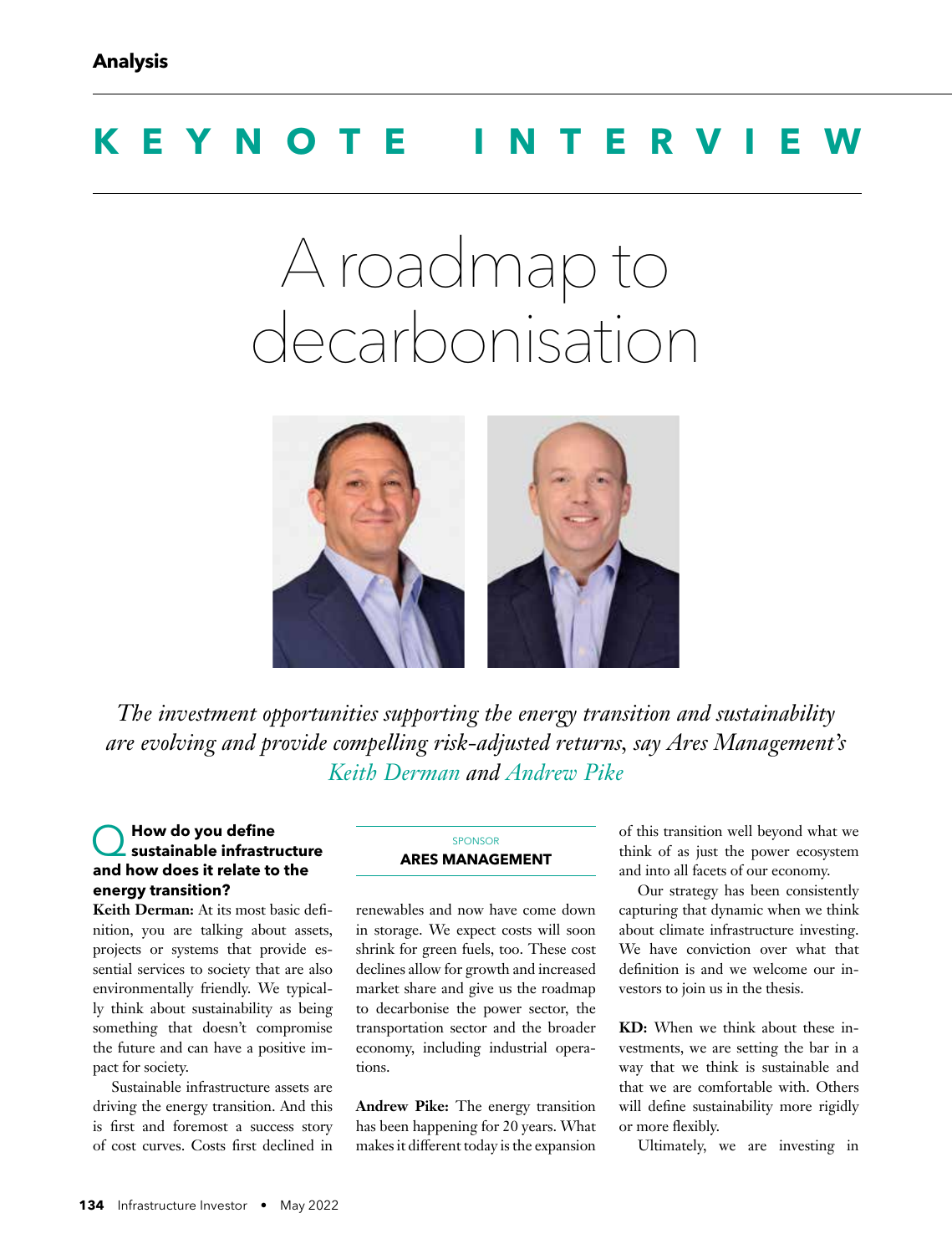climate infrastructure, energy transition and sustainability, and we are looking for good companies, good assets, good management teams and compelling risk-adjusted returns.

## Q **How have you seen the opportunity set in sustainable infrastructure evolve and where do you think it will go from here?**

**AP:** In the last several years, the thesis would have been fairly confined to energy production – the production and distribution of green electrons. The focus on sustainability today extends much further again, into all facets of the economy, including sustainable agriculture, vehicle electrification and green fuel production, to name a few.

**KD:** We pivoted our focus and mandate a number of years ago away from natural gas generation and towards the energy transition and sustainability. Initially, that focus came with us being involved with wind and solar, as well as energy efficiency, and even storage going back five or six years.

As we developed an appreciation for the pace of change, and the prospects for innovation and how those opportunities could also provide compelling risk-adjusted returns, we began to expand our mandate and embrace a new wave of sustainable infrastructure.

This includes a range of assets that are forward-leaning but all use proven technology, such as: EV infrastructure, for commercial and public fleets; climate resiliency; resource efficiency including water; controlled agriculture; green hydrogen, which we see as offering an opportunity set at the asset or project level; and of course digital infrastructure, which we believe is so important to all of our ways of life.

### Q **Is natural gas part of a sustainable strategy?**

**KD:** Natural gas has an incredible amount of positive attributes and is a critical resource in terms of reliability



#### Q **How is the geopolitical conflict in Ukraine impacting the industry?**

**KD:** It is just a tragic situation in so many respects. While there are still impacts we can't fully appreciate, we are definitely seeing signs of a paradigm shift in the industry as it relates to perception and prioritisation around energy security, resilience and reliability.

There have been other disruptive events like Winter Storm Uri that have triggered these kinds of awakenings, but I don't think of this scale or magnitude. We are seeing that many governments and consumers are viewing these issues through a different lens today and that is going to push investors to change how they make decisions on deployment and capital allocation.

**AP:** One of the underpinnings of our strategy is to deploy capital towards scaled businesses and scaled teams. When we think about the impact globally about supply chain inflationary risk on cost, nobody is immune, but we believe businesses of scale have an inherent advantage to navigate a little bit more adeptly and we are positioned to do that as well as anybody.

*"We will need natural gas to support our long term decarbonisation goals while keeping our economy moving"* 

**KEITH DERMAN**

and resilience. It is absolutely our bridge fuel and is transitional and ironically we will need natural gas to support our long term decarbonisation goals while keeping our economy moving.

This is because we need natural gas to support renewables in markets where the value proposition for storage is not sufficient or in markets where renewable penetration is just at such incredible levels that storage has not kept up. It is crucial and incredibly important.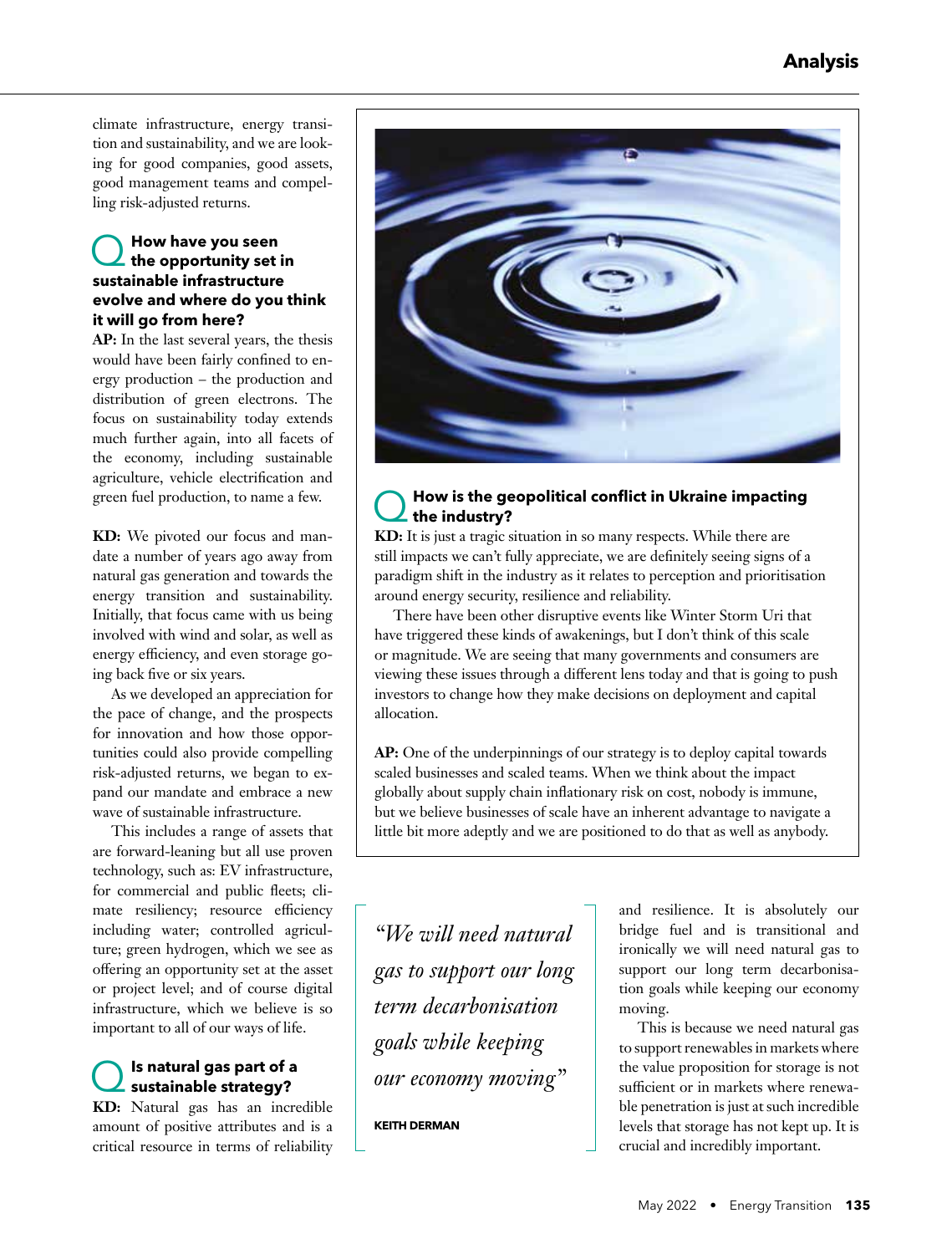However, it is difficult to define a fossil fuel as sustainable. It is not how we at Ares define sustainable, but we recognise its applications in progressing toward a sustainable future.

## Q **Are you seeing more opportunities beyond assets, into platforms and companies?**

**AP:** The fragmentation and acceleration of the energy transition over the last several years has brought to market a growing set of platform and company growth equity investment opportunities.

A central tenet of our strategy is the flexibility to invest both at the asset level and at the corporate level to help companies grow or help build assets. One example is our funds' acquisition of the majority equity interest of Apex Clean Energy, one of the largest privately owned clean energy companies in the US.

Our funds acquired the controlling interest in Apex after having executed a number of one-off project-level transactions with them, so it is a perfect case study to answer your question.

One of the rationales for moving from project to corporate was the opportunity for our fund investors to own and control Apex's 40GW pipeline. We intend to build out those projects on our balance sheet to create a sustainable operating company of significant size and impact.

**KD:** Your question goes back to the notion that the energy transition isn't just about utility scale renewables; it is all these other sectors of the market that are driving sustainability and decarbonisation in the broader economy. These come in a lot of different shapes and sizes, which necessitates considerable flexibility in how you invest and in what you invest.

One particularly interesting element of the energy transition is the growth of distributed generation. This is not a typical wind or utility scale

*"The focus on sustainability today extends… into all facets of the economy, including sustainable agriculture, vehicle electrification and green fuel production"* 

**ANDREW PIKE**

solar project but rather commercial and industrial customers, which means smaller assets and it makes it hard to play those opportunities at the asset level. If you are going to do something of scale in distributed generation you need to be invested in a company and in control of its pipeline.

That opens the door to more platforms and corporate investments and not just assets. Of course, we directly constructed nearly 1.5GW of wind last year, so putting steel in the ground as a project-level sponsor remains critical to our value-add strategy.

# Q **What are the benefits of having a flexible capital mandate in today's market?**

**KD:** Flexible capital is a term that people frequently use to mean the ability to pivot within the capital structure. Ares is one of the leading credit managers globally, so that approach to investing is absolutely something with which we have deep experience.

But for Ares Infrastructure Opportunities, we think about flexible capital a bit more broadly. It is essentially a three-dimensional, very dynamic investment strategy. As we just pointed out, we have the ability to invest in assets, projects, companies and platforms, to invest anywhere in the lifecycle of those investments and to invest anywhere in the capital structure. It creates an even larger market opportunity while also giving us a lot of opportunity for downside protection, value creation and alpha generation because of our ability to pick and choose our entry point.

## Q **With the influx of capital chasing opportunities related to the energy transition, what should LPs look for in a manager?**

**AP:** The energy transition, climate and sustainable investing requires a dynamic strategy that is flexible in how it invests. The industry and the opportunity set will be different in three or four years to how it is today.

A manager needs to have experienced that kind of change and needs to have the flexibility to manage the opportunity set as it evolves. That, to me, is one of the most important components of fund management.

**KD:** It is about experience and discipline. Experience doesn't mean just having invested through a bull market. You need somebody who has experience investing through cycles, who has seen commodity fluctuation, recession, inflation and interest rate movement and who understands how these macro events will impact markets.

Discipline is also incredibly important. I view the current market for energy transition as a little bit of a 'kid in a candy store' moment where you might want everything you see. There is so much to consider and so many companies looking for capital. Our job is to work with what we believe to be the best management teams and companies, be patient and disciplined and be able to do repeat deal flow with businesses.

Keith Derman and Andrew Pike are co-heads of Ares Infrastructure Opportunities